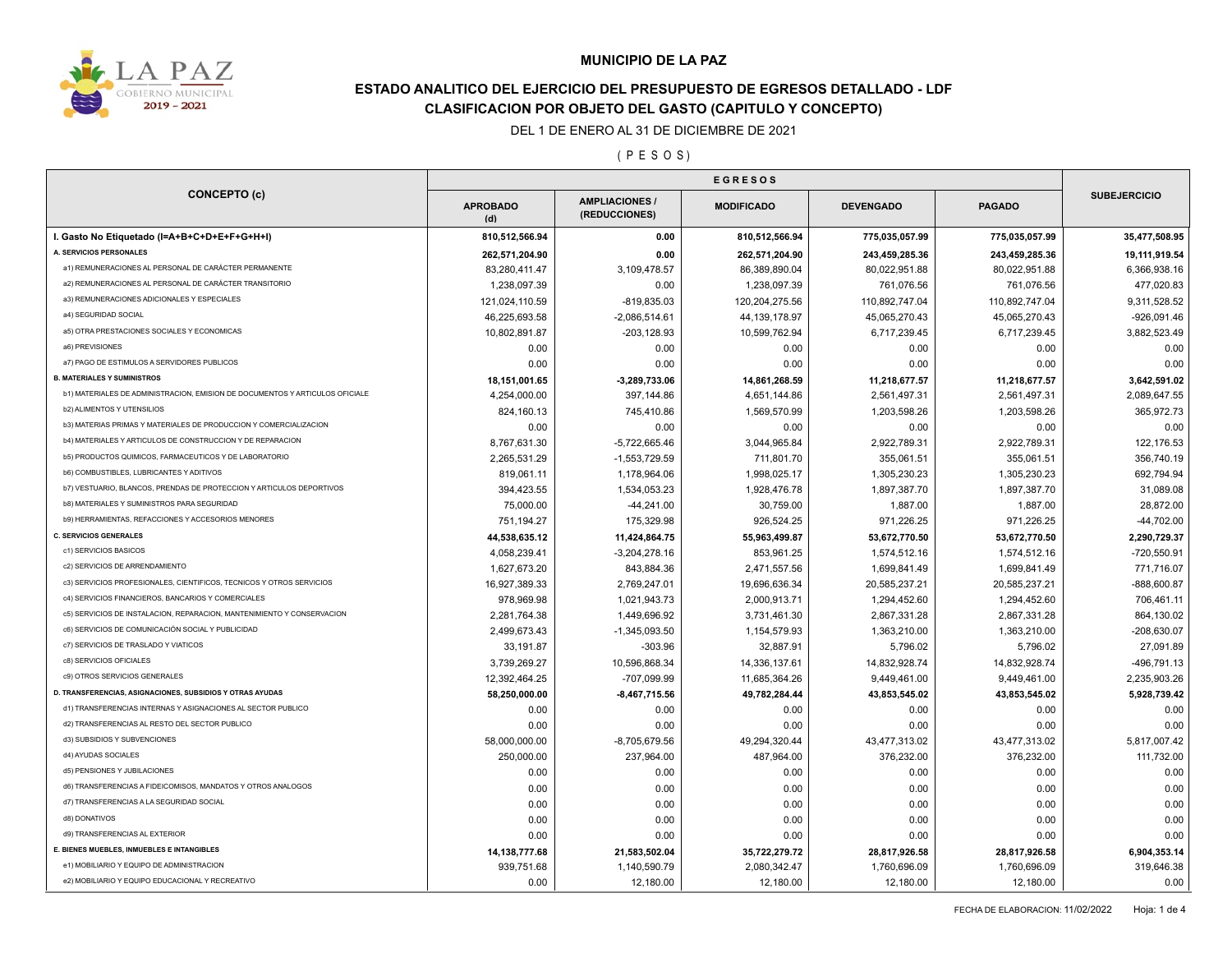

## **ESTADO ANALITICO DEL EJERCICIO DEL PRESUPUESTO DE EGRESOS DETALLADO - LDF CLASIFICACION POR OBJETO DEL GASTO (CAPITULO Y CONCEPTO)**

DEL 1 DE ENERO AL 31 DE DICIEMBRE DE 2021

( P E S O S )

| <b>CONCEPTO (c)</b>                                                                                            | <b>APROBADO</b><br>(d) | <b>AMPLIACIONES</b><br>(REDUCCIONES) | <b>MODIFICADO</b> | <b>DEVENGADO</b> | <b>PAGADO</b>  | <b>SUBEJERCICIO</b> |
|----------------------------------------------------------------------------------------------------------------|------------------------|--------------------------------------|-------------------|------------------|----------------|---------------------|
| e3) EQUIPO E INSTRUMENTAL MEDICO Y DE LABORATORIO                                                              | 200,000.00             | 0.00                                 | 200,000.00        | 0.00             | 0.00           | 200,000.00          |
| e4) VEHICULOS Y EQUIPO DE TRANSPORTE                                                                           | 6,140,500.00           | 10,974,470.00                        | 17,114,970.00     | 15,024,970.00    | 15,024,970.00  | 2,090,000.00        |
| e5) EQUIPO DE DEFENSA Y SEGURIDAD                                                                              | 0.00                   | 0.00                                 | 0.00              | 0.00             | 0.00           | 0.00                |
| e6) MAQUINARIA, OTROS EQUIPOS Y HERRAMIENTAS                                                                   | 6,850,000.00           | 56,261.25                            | 6,906,261.25      | 2,611,554.49     | 2,611,554.49   | 4,294,706.76        |
| e7) ACTIVOS BIOLOGICOS                                                                                         | 0.00                   | 0.00                                 | 0.00              | 0.00             | 0.00           | 0.00                |
| e8) BIENES INMUEBLES                                                                                           | 0.00                   | 9,400,000.00                         | 9,400,000.00      | 9,400,000.00     | 9,400,000.00   | 0.00                |
| e9) ACTIVOS INTANGIBLES                                                                                        | 8,526.00               | 0.00                                 | 8,526.00          | 8,526.00         | 8,526.00       | 0.00                |
| F. INVERSION PUBLICA                                                                                           | 360,888,520.32         | 0.00                                 | 360,888,520.32    | 366,443,294.72   | 366,443,294.72 | $-5,554,774.40$     |
| f1) OBRA PUBLICA EN BIENES DE DOMINIO PUBLICO                                                                  | 360,888,520.32         | 0.00                                 | 360,888,520.32    | 366,443,294.72   | 366,443,294.72 | $-5,554,774.40$     |
| f2) OBRA PUBLICA EN BIENES PROPIOS                                                                             | 0.00                   | 0.00                                 | 0.00              | 0.00             | 0.00           | 0.00                |
| f3) PROYECTOS PRODUCTIVOS Y ACCIONES DE FOMENTO                                                                | 0.00                   | 0.00                                 | 0.00              | 0.00             | 0.00           | 0.00                |
| G. INVERSIONES FINANCIERAS Y OTRAS PROVISIONES                                                                 | 0.00                   | 0.00                                 | 0.00              | 0.00             | 0.00           | 0.00                |
| g1) INVERSIONES PARA EL FOMENTO DE ACTIVIDADES PRODUCTIVAS                                                     | 0.00                   | 0.00                                 | 0.00              | 0.00             | 0.00           | 0.00                |
| g2) ACCIONES Y PARTICIPACIONES DE CAPITAL                                                                      | 0.00                   | 0.00                                 | 0.00              | 0.00             | 0.00           | 0.00                |
| g3) COMPRA DE TITULOS Y VALORES                                                                                | 0.00                   | 0.00                                 | 0.00              | 0.00             | 0.00           | 0.00                |
| g4) CONCESION DE PRESTAMOS                                                                                     | 0.00                   | 0.00                                 | 0.00              | 0.00             | 0.00           | 0.00                |
| g5) INVERSIONES EN FIDEICOMISOS, MANDATOS Y OTROS ANALOGOS<br>FIDEICOMISO DE DESASTRES NATURALES (INFORMATIVO) | 0.00                   | 0.00                                 | 0.00              | 0.00             | 0.00           | 0.00                |
| g6) OTRAS INVERSIONES FINANCIERAS                                                                              | 0.00                   | 0.00                                 | 0.00              | 0.00             | 0.00           | 0.00                |
| g7) PROVISIONES PARA CONTINGENCIAS Y OTRAS EROGACIONES ESPECIALES                                              | 0.00                   | 0.00                                 | 0.00              | 0.00             | 0.00           | 0.00                |
| H. PARTICIPACIONES Y APORTACIONES                                                                              | 0.00                   | 0.00                                 | 0.00              | 0.00             | 0.00           | 0.00                |
| h1) PARTICIPACIONES                                                                                            | 0.00                   | 0.00                                 | 0.00              | 0.00             | 0.00           | 0.00                |
| h2) APORTACIONES                                                                                               | 0.00                   | 0.00                                 | 0.00              | 0.00             | 0.00           | 0.00                |
| h3) CONVENIOS                                                                                                  | 0.00                   | 0.00                                 | 0.00              | 0.00             | 0.00           | 0.00                |
| I. DEUDA PUBLICA                                                                                               | 51,974,427.27          | -21,250,918.17                       | 30,723,509.10     | 27,569,558.24    | 27,569,558.24  | 3,153,950.86        |
| i1) AMORTIZACION DE LA DEUDA PUBLICA                                                                           | 0.00                   | 0.00                                 | 0.00              | 0.00             | 0.00           | 0.00                |
| i2) INTERESES DE LA DEUDA PUBLICA                                                                              | 0.00                   | 0.00                                 | 0.00              | 0.00             | 0.00           | 0.00                |
| i3) COMISIONES DE LA DEUDA PUBLICA                                                                             | 0.00                   | 0.00                                 | 0.00              | 0.00             | 0.00           | 0.00                |
| i4) GASTOS DE LA DEUDA PUBLICA                                                                                 | 0.00                   | 0.00                                 | 0.00              | 0.00             | 0.00           | 0.00                |
| i5) COSTO POR COBERTURAS                                                                                       | 0.00                   | 0.00                                 | 0.00              | 0.00             | 0.00           | 0.00                |
| i6) APOYOS FINANCIEROS                                                                                         | 0.00                   | 0.00                                 | 0.00              | 0.00             | 0.00           | 0.00                |
| i7) ADEUDOS DE EJERCICIOS FISCALES ANTERIORES (ADEFAS)                                                         | 51,974,427.27          | -21,250,918.17                       | 30,723,509.10     | 27,569,558.24    | 27,569,558.24  | 3,153,950.86        |
| II. Gasto Etiquetado (II=A+B+C+D+E+F+G+H+I)                                                                    | 374,909,153.70         | 0.00                                 | 374,909,153.70    | 355,834,379.41   | 355,062,979.41 | 19,074,774.29       |
| A. SERVICIOS PERSONALES                                                                                        | 91,484,963.10          | 0.00                                 | 91,484,963.10     | 84,755,252.56    | 84,755,252.56  | 6,729,710.54        |
| a1) REMUNERACIONES AL PERSONAL DE CARÁCTER PERMANENTE                                                          | 44,260,063.20          | $-633,785.40$                        | 43,626,277.80     | 40,060,677.72    | 40,060,677.72  | 3,565,600.08        |
| a2) REMUNERACIONES AL PERSONAL DE CARÁCTER TRANSITORIO                                                         | 0.00                   | 0.00                                 | 0.00              | 0.00             | 0.00           | 0.00                |
| a3) REMUNERACIONES ADICIONALES Y ESPECIALES                                                                    | 42,004,107.90          | 653,437.23                           | 42,657,545.13     | 39,495,848.68    | 39,495,848.68  | 3,161,696.45        |
| a4) SEGURIDAD SOCIAL                                                                                           | 4,800,000.00           | 0.00                                 | 4,800,000.00      | 4,799,858.20     | 4,799,858.20   | 141.80              |
| a5) OTRA PRESTACIONES SOCIALES Y ECONOMICAS                                                                    | 420,792.00             | $-19,651.83$                         | 401,140.17        | 398,867.96       | 398,867.96     | 2,272.21            |
| a6) PREVISIONES                                                                                                | 0.00                   | 0.00                                 | 0.00              | 0.00             | 0.00           | 0.00                |
| a7) PAGO DE ESTIMULOS A SERVIDORES PUBLICOS                                                                    | 0.00                   | 0.00                                 | 0.00              | 0.00             | 0.00           | 0.00                |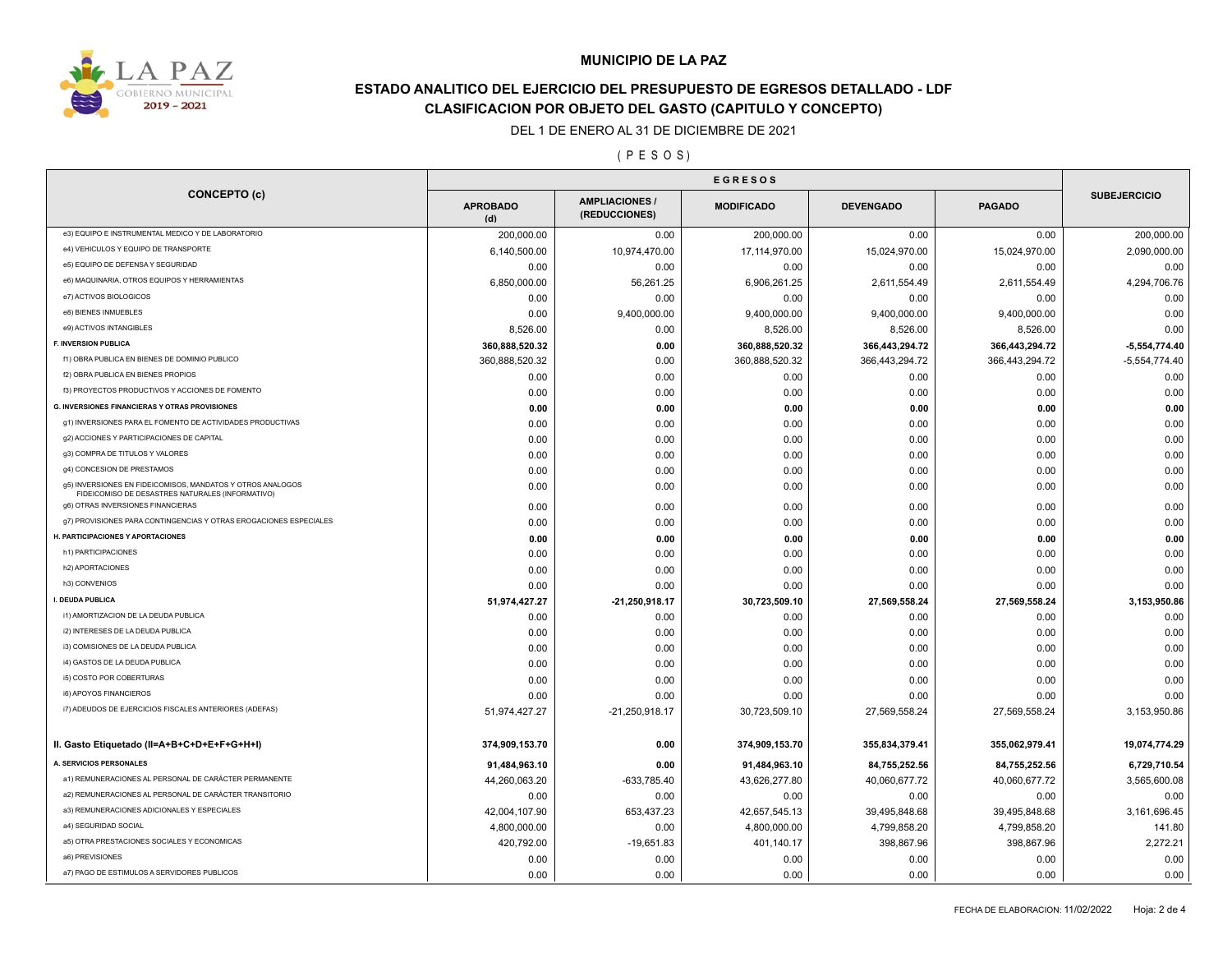

## **ESTADO ANALITICO DEL EJERCICIO DEL PRESUPUESTO DE EGRESOS DETALLADO - LDF CLASIFICACION POR OBJETO DEL GASTO (CAPITULO Y CONCEPTO)**

DEL 1 DE ENERO AL 31 DE DICIEMBRE DE 2021

( P E S O S )

|                                                                              | <b>EGRESOS</b>         |                                      |                   |                  |               |                     |
|------------------------------------------------------------------------------|------------------------|--------------------------------------|-------------------|------------------|---------------|---------------------|
| <b>CONCEPTO (c)</b>                                                          | <b>APROBADO</b><br>(d) | <b>AMPLIACIONES</b><br>(REDUCCIONES) | <b>MODIFICADO</b> | <b>DEVENGADO</b> | <b>PAGADO</b> | <b>SUBEJERCICIO</b> |
| <b>B. MATERIALES Y SUMINISTROS</b>                                           | 28,454,466.28          | 4,333,501.69                         | 24,120,964.59     | 23,203,804.24    | 23,203,804.24 | 917,160.35          |
| b1) MATERIALES DE ADMINISTRACION, EMISION DE DOCUMENTOS Y ARTICULOS OFICIALE | 0.00                   | 0.00                                 | 0.00              | 0.00             | 0.00          | 0.00                |
| b2) ALIMENTOS Y UTENSILIOS                                                   | 0.00                   | 0.00                                 | 0.00              | 0.00             | 0.00          | 0.00                |
| b3) MATERIAS PRIMAS Y MATERIALES DE PRODUCCION Y COMERCIALIZACION            | 0.00                   | 0.00                                 | 0.00              | 0.00             | 0.00          | 0.00                |
| b4) MATERIALES Y ARTICULOS DE CONSTRUCCION Y DE REPARACION                   | 0.00                   | 0.00                                 | 0.00              | 0.00             | 0.00          | 0.00                |
| b5) PRODUCTOS QUIMICOS, FARMACEUTICOS Y DE LABORATORIO                       | 0.00                   | 0.00                                 | 0.00              | 0.00             | 0.00          | 0.00                |
| <b>b6) COMBUSTIBLES, LUBRICANTES Y ADITIVOS</b>                              | 23,000,000.00          | -4,333,501.69                        | 18,666,498.31     | 17,968,503.84    | 17,968,503.84 | 697,994.47          |
| b7) VESTUARIO, BLANCOS, PRENDAS DE PROTECCION Y ARTICULOS DEPORTIVOS         | 2,670,162.28           | 0.00                                 | 2,670,162.28      | 2,487,492.40     | 2,487,492.40  | 182,669.88          |
| b8) MATERIALES Y SUMINISTROS PARA SEGURIDAD                                  | 2,784,304.00           | 0.00                                 | 2,784,304.00      | 2,747,808.00     | 2,747,808.00  | 36,496.00           |
| b9) HERRAMIENTAS, REFACCIONES Y ACCESORIOS MENORES                           | 0.00                   | 0.00                                 | 0.00              | 0.00             | 0.00          | 0.00                |
| <b>C. SERVICIOS GENERALES</b>                                                | 35,264,267.37          | -4,567,432.11                        | 30,696,835.26     | 28, 167, 389.45  | 27,395,989.45 | 2,529,445.81        |
| c1) SERVICIOS BASICOS                                                        | 17,700,000.00          | $-3,243,491.82$                      | 14,456,508.18     | 13,998,226.47    | 13,998,226.47 | 458,281.71          |
| c2) SERVICIOS DE ARRENDAMIENTO                                               | 6,264,000.00           | $-1,142,125.92$                      | 5,121,874.08      | 4,911,673.74     | 4,911,673.74  | 210,200.34          |
| c3) SERVICIOS PROFESIONALES, CIENTIFICOS, TECNICOS Y OTROS SERVICIOS         | 2,880,500.00           | 0.00                                 | 2,880,500.00      | 2,880,500.00     | 2,880,500.00  | 0.00                |
| c4) SERVICIOS FINANCIEROS, BANCARIOS Y COMERCIALES                           | 3,709,767.37           | $-6,902.00$                          | 3,702,865.37      | 3,349,830.85     | 3,349,830.85  | 353,034.52          |
| c5) SERVICIOS DE INSTALACION, REPARACION, MANTENIMIENTO Y CONSERVACION       | 4,710,000.00           | $-174,912.37$                        | 4,535,087.63      | 3,027,158.39     | 2,255,758.39  | 1,507,929.24        |
| c6) SERVICIOS DE COMUNICACIÓN SOCIAL Y PUBLICIDAD                            | 0.00                   | 0.00                                 | 0.00              | 0.00             | 0.00          | 0.00                |
| c7) SERVICIOS DE TRASLADO Y VIATICOS                                         | 0.00                   | 0.00                                 | 0.00              | 0.00             | 0.00          | 0.00                |
| c8) SERVICIOS OFICIALES                                                      | 0.00                   | 0.00                                 | 0.00              | 0.00             | 0.00          | 0.00                |
| c9) OTROS SERVICIOS GENERALES                                                | 0.00                   | 0.00                                 | 0.00              | 0.00             | 0.00          | 0.00                |
| D. TRANSFERENCIAS, ASIGNACIONES, SUBSIDIOS Y OTRAS AYUDAS                    | 59,309,293.45          | 9,673,353.80                         | 68,982,647.25     | 67,469,225.45    | 67,469,225.45 | 1,513,421.80        |
| d1) TRANSFERENCIAS INTERNAS Y ASIGNACIONES AL SECTOR PUBLICO                 | 0.00                   | 0.00                                 | 0.00              | 0.00             | 0.00          | 0.00                |
| d2) TRANSFERENCIAS AL RESTO DEL SECTOR PUBLICO                               | 0.00                   | 0.00                                 | 0.00              | 0.00             | 0.00          | 0.00                |
| d3) SUBSIDIOS Y SUBVENCIONES                                                 | 59,309,293.45          | 9,673,353.80                         | 68,982,647.25     | 67,469,225.45    | 67,469,225.45 | 1,513,421.80        |
| d4) AYUDAS SOCIALES                                                          | 0.00                   | 0.00                                 | 0.00              | 0.00             | 0.00          | 0.00                |
| d5) PENSIONES Y JUBILACIONES                                                 | 0.00                   | 0.00                                 | 0.00              | 0.00             | 0.00          | 0.00                |
| d6) TRANSFERENCIAS A FIDEICOMISOS, MANDATOS Y OTROS ANALOGOS                 | 0.00                   | 0.00                                 | 0.00              | 0.00             | 0.00          | 0.00                |
| d7) TRANSFERENCIAS A LA SEGURIDAD SOCIAL                                     | 0.00                   | 0.00                                 | 0.00              | 0.00             | 0.00          | 0.00                |
| d8) DONATIVOS                                                                | 0.00                   | 0.00                                 | 0.00              | 0.00             | 0.00          | 0.00                |
| d9) TRANSFERENCIAS AL EXTERIOR                                               | 0.00                   | 0.00                                 | 0.00              | 0.00             | 0.00          | 0.00                |
| E. BIENES MUEBLES, INMUEBLES E INTANGIBLES                                   | 8,050,820.00           | 1,794,515.00                         | 9,845,335.00      | 9,845,335.00     | 9,845,335.00  | 0.00                |
| e1) MOBILIARIO Y EQUIPO DE ADMINISTRACION                                    | 0.00                   | 0.00                                 | 0.00              | 0.00             | 0.00          | 0.00                |
| e2) MOBILIARIO Y EQUIPO EDUCACIONAL Y RECREATIVO                             | 0.00                   | 0.00                                 | 0.00              | 0.00             | 0.00          | 0.00                |
| e3) EQUIPO E INSTRUMENTAL MEDICO Y DE LABORATORIO                            | 0.00                   | 0.00                                 | 0.00              | 0.00             | 0.00          | 0.00                |
| e4) VEHICULOS Y EQUIPO DE TRANSPORTE                                         | 8,050,820.00           | 1,794,515.00                         | 9,845,335.00      | 9,845,335.00     | 9,845,335.00  | 0.00                |
| e5) EQUIPO DE DEFENSA Y SEGURIDAD                                            | 0.00                   | 0.00                                 | 0.00              | 0.00             | 0.00          | 0.00                |
| e6) MAQUINARIA, OTROS EQUIPOS Y HERRAMIENTAS                                 | 0.00                   | 0.00                                 | 0.00              | 0.00             | 0.00          | 0.00                |
| e7) ACTIVOS BIOLOGICOS                                                       | 0.00                   | 0.00                                 | 0.00              | 0.00             | 0.00          | 0.00                |
| e8) BIENES INMUEBLES                                                         | 0.00                   | 0.00                                 | 0.00              | 0.00             | 0.00          | 0.00                |
| e9) ACTIVOS INTANGIBLES                                                      | 0.00                   | 0.00                                 | 0.00              | 0.00             | 0.00          | 0.00                |
| <b>F. INVERSION PUBLICA</b>                                                  | 103,913,629.45         | 0.00                                 | 103,913,629.45    | 97,957,672.18    | 97,957,672.18 | 5,955,957.27        |
|                                                                              |                        |                                      |                   |                  |               |                     |